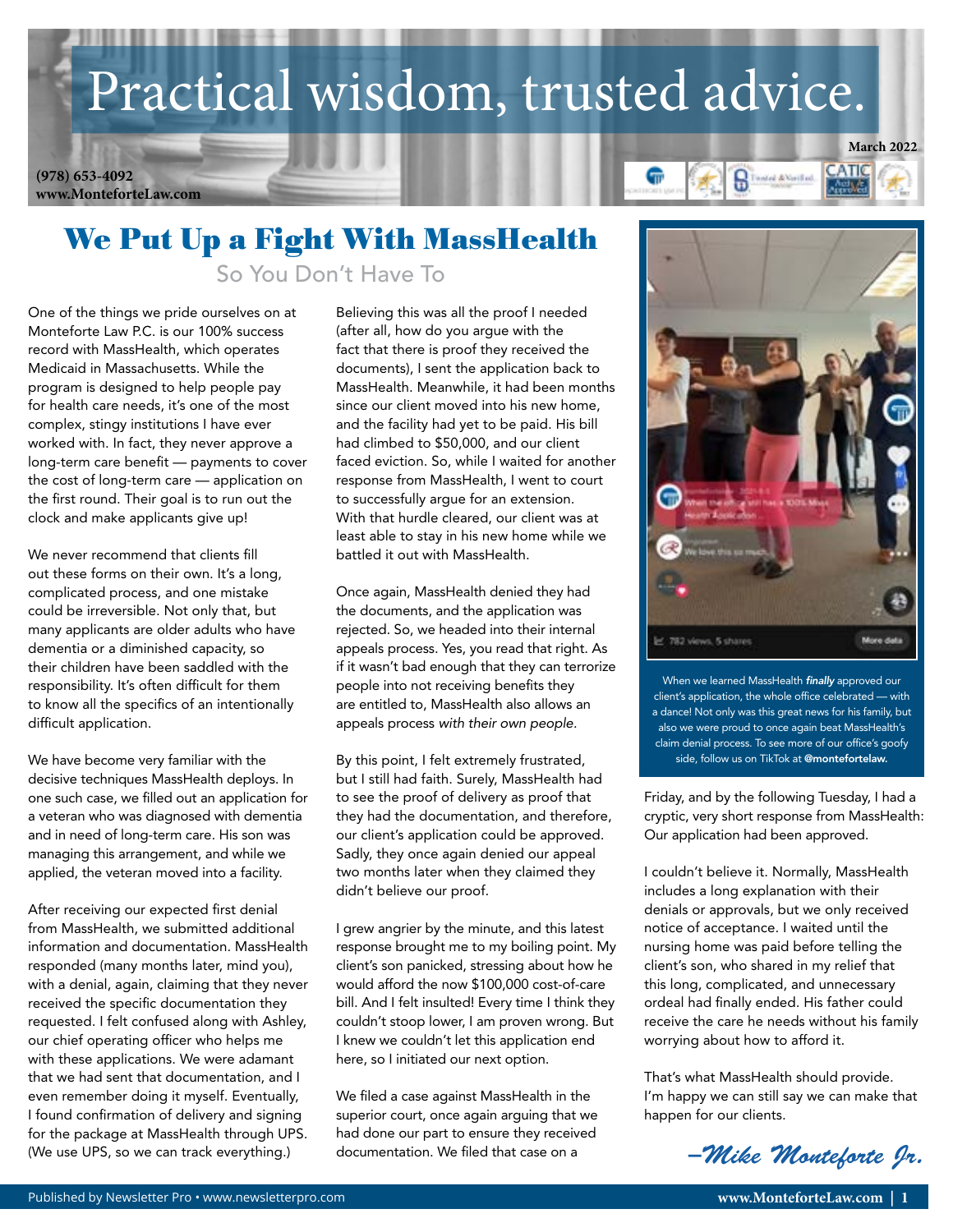# Spring Fever

### Enjoy Warm Weather While Stuck Indoors

The weather is warming up, the sun is out — and you're trapped inside. Most of us have jobs that leave us stuck indoors during spring's prime midday hours, and it's easy to feel like you're missing out on the season's best parts.

Unfortunately, your boss probably won't give you the day off just because of the gorgeous weather. So, we've compiled the next best thing — some tips to enjoy the season as much as you can while also getting your job done.

**Bring the outdoors in.** When the weather is nice, open as many curtains and blinds as possible. The natural light will warm up the room and brighten your mood. While you're at it, try opening the windows and positioning yourself near one. If you can't be outside, the spring breeze on your face is the next best thing. Plants decrease stress, and having them on your desk might also trick your brain into feeling less cooped up.

Take a break. You've still got to work, but that doesn't mean you can't sneak in a few minutes outdoors. Use your break for an outdoor stroll; if possible, you can also walk or bike to work. At the very least, park farther away to give yourself time to enjoy the weather. Volunteer to do a coffee run, pick up lunch, or take out the mail you'll be an office hero while catching some rays at the same time.

Try working outside. If your boss will allow it, there's probably some opportunity to do a bit of work outdoors. Meetings and conference calls might offer your best option. For in-person meetings, your coworkers will also likely relish a chance to take it outdoors. In the event of a conference call, you won't need to convince anyone else — grab your laptop and go! It's not the same as enjoying the weather while you're off the clock, but it's a lot better than being cooped up inside.

With any luck, these tips will help you make it to Friday with your sanity intact. And luckily, the weekend is always just around the corner.



#### ... continued from Page 4

hearings, or a trial without representation — and if you cannot afford to hire an attorney, the court will provide you with a public defender.

Ironically, to invoke your right to remain silent, you have to talk simply not speaking isn't considered sufficient. A person needs to say as clearly as possible that they are invoking their rights and want an attorney.

Many people waive their rights because they know they're not guilty — or they think that speaking with the police will make them *look* innocent. Criminal defense attorneys strongly advise against this. Body language, off-handed statements, or inconsistent recounting of events can be used as evidence of guilt. And sadly, many innocent people have been sentenced to time in prison.

Though film and TV scripts tend to use uniform wording, there's no required Miranda rights phrasing. Police only need to state the rights and ensure the suspect understands them. It's also notable that police only have to read Miranda rights when they arrest a suspect — and they can question someone without detaining them. Courts consider anything the suspect says when not under arrest to be of their own free will.

> If you're ever arrested or questioned in connection with a crime, the best way to protect your rights is to invoke them right away. Hire an experienced criminal defense attorney or ask the court to appoint one for you. The lawyer will review your case, help you understand the charges, and provide expert guidance on your next steps. Don't feel bad about doing so — these rights are enshrined in the Constitution. They're just that important.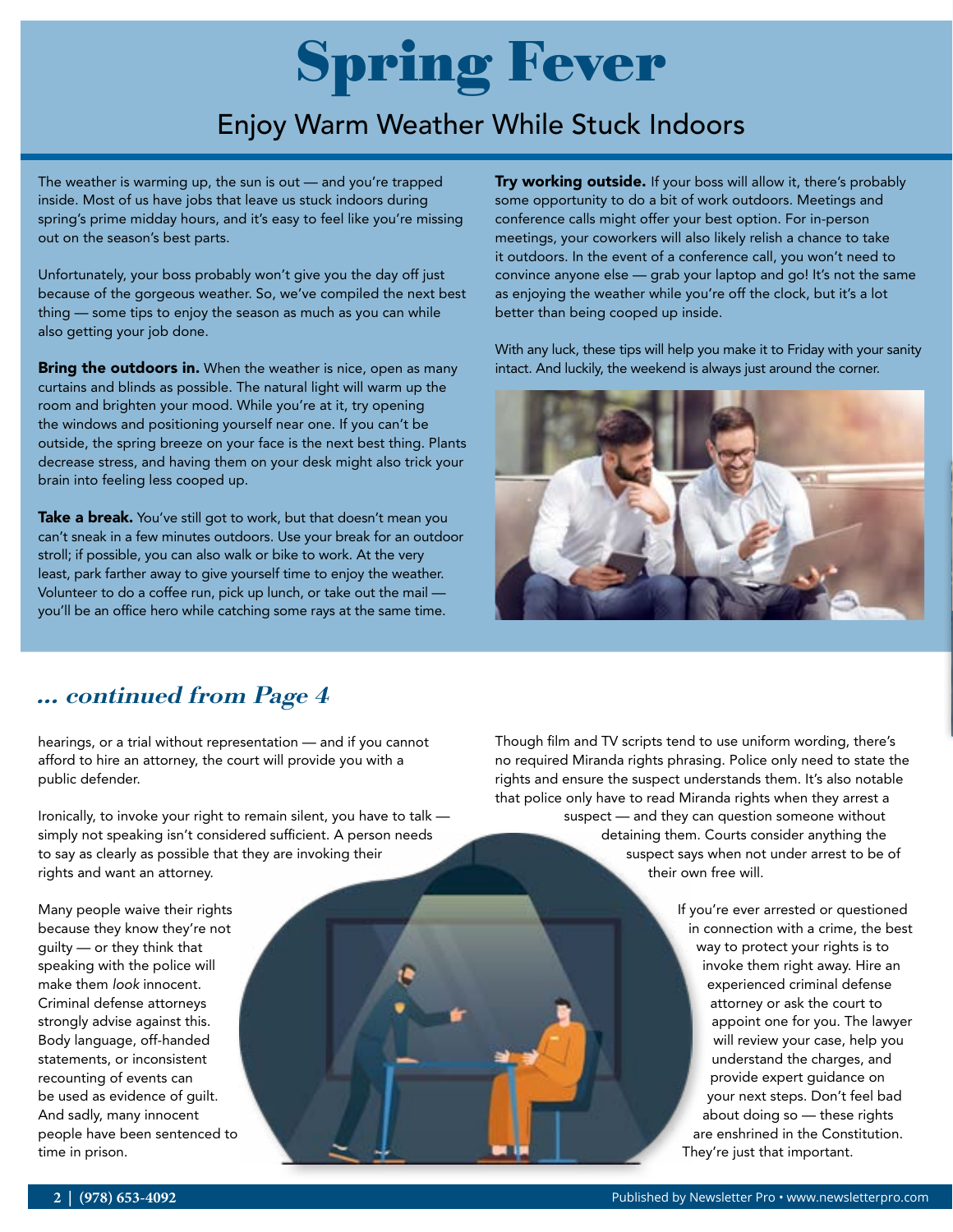# TAKE A **BREAK**



### EASY MARCH MADNESS CHILI

*Cheer on your favorite team and chow down in minutes with this easy chili recipe!*

#### **Ingredients**

- 2 lbs ground beef
- 2 tbsp chili powder
- 1 tbsp Creole seasoning
- 1 tsp ground cumin

#### **Directions**

- 1. In a deep pot, brown beef, stirring often.
- 2. Once beef is cooked, add chili powder, Creole seasoning, and cumin, cooking for 1 minute.
- 3. Stir in diced tomatoes, beans, and tomato sauce and bring the mixture to a boil.
- 4. After the mixture boils, reduce the heat to low and let chili simmer for 15 minutes.
- 5. Serve with toppings of choice, like cheese, sour cream, or chives.

## I DON'T WANT TO BE LIKE MIKE

Why One Man Sued Michael Jordan for \$832 Million

> Many people have been told they have a passing resemblance to a celebrity, and they usually have a funny story or two. To Allen Ray Heckard, his celebrity lookalike was no laughing matter. In 2006, he sued Michael Jordan for looking too much like him and ruining his life.

The amount of the lawsuit was \$832 million, and Heckard not only sued Jordan but also Nike, reasoning that the company helped Jordan achieve his incredible fame. The complaint argued that the resemblance to Jordan "has troubled

Heckard's nerves" and being stopped by fans caused him emotional distress for over 15 years. He requested damages for defamation, permanent injury, and pain and suffering.

For someone tired of being "recognized," Heckard didn't shy away from media coverage. When asked how he arrived at the astronomical \$832 million lawsuit figure, he gave this muchshared (yet difficult to parse) answer: "Well, you figure with my age, and you multiply that by seven and, ah, then I turn around and, ah, I figure that's what it all boils down to." When asked why he felt the resemblance to Jordan had affected his life so negatively, he could only answer, "I want to be recognized as me, just like Michael's recognized as Michael."

Funnily enough, most people didn't think Heckard and Jordan looked alike at all. While each had a bald head, mustache, and a gold earring, the similarities seemed to end there. Many news stories noted that, compared to Jordan, Heckard is 8 years older and 6 inches shorter.

One question reporters did not appear to ask was why Heckard felt that Jordan should be held personally liable for hundreds of millions of dollars simply for his natural appearance. Sadly, we will probably never know the answer because the case ended rather unceremoniously. After a few weeks, Heckard dropped the lawsuit. He never publicly shared why, but a Nike spokesperson was glad to speculate that Heckard "finally realized he would end up paying our court costs if the lawsuit went to trial."

In the end, many '90s kids would argue that Heckard was most guilty of looking a gift horse in the mouth. After all, there is no higher achievement than to "be like Mike."

*Inspired by MyRecipes.com*

• 2 16-oz cans diced tomatoes • 2 16-oz cans small red beans • 2 8-oz cans tomato sauce